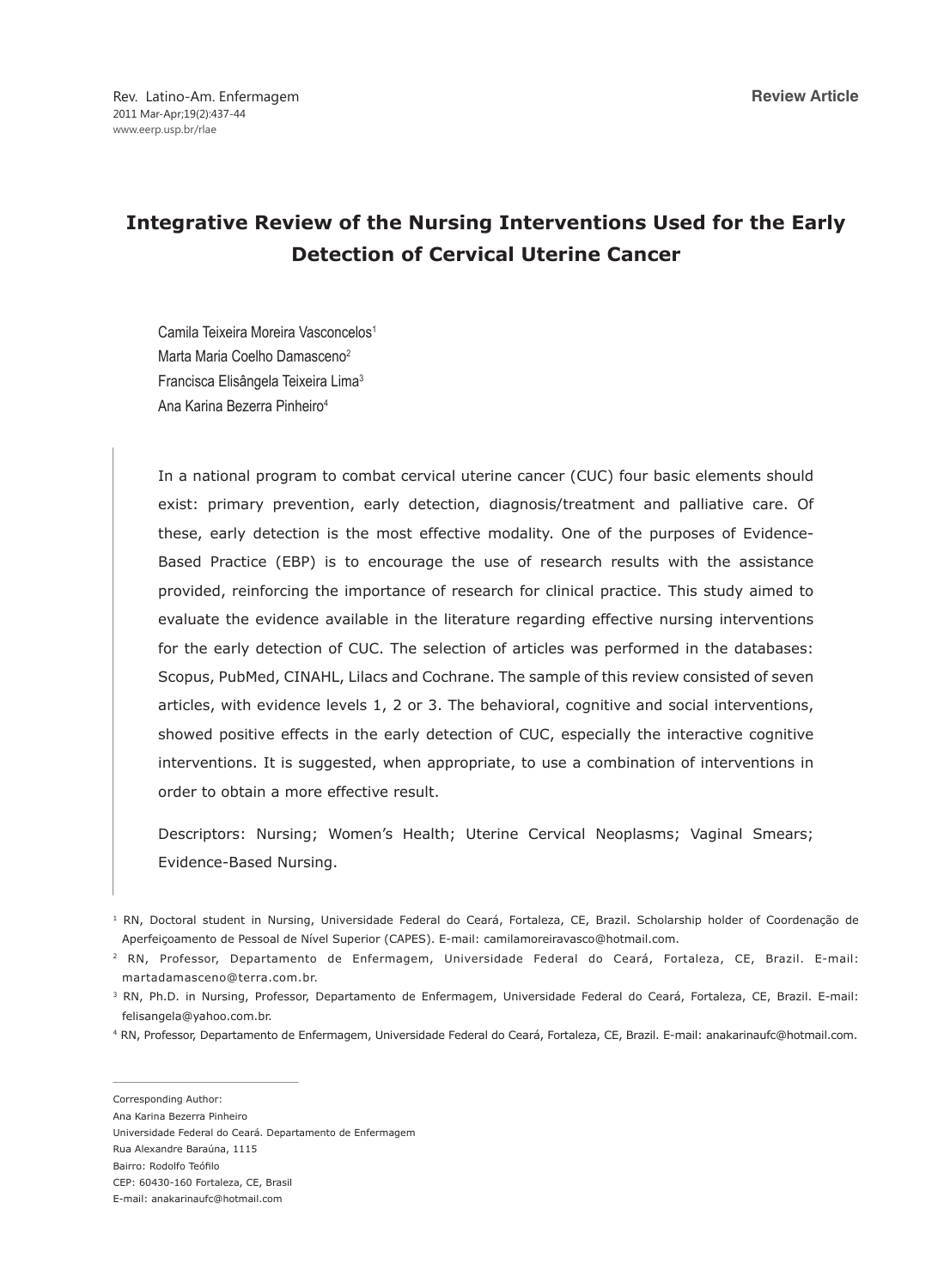# **Revisão integrativa das intervenções de enfermagem utilizadas para detecção precoce do câncer cérvico-uterino**

Em um programa nacional de combate ao câncer cérvico-uterino (CCU) devem existir quatro elementos básicos: prevenção primária, detecção precoce, diagnóstico/tratamento e cuidados paliativos. Desses, a detecção precoce é a modalidade mais efetiva. Um dos propósitos da Prática Baseada em Evidências é encorajar a utilização de resultados de pesquisa junto à assistência prestada, reforçando a importância da pesquisa para a prática clínica. Esse estudo objetivou avaliar as evidências disponíveis na literatura sobre as intervenções de enfermagem eficazes na detecção precoce do CCU. A seleção dos artigos foi realizada nas bases: Scopus, PubMed, CINAHL, LILACS e Cochrane. A amostra desta revisão constitui-se de 7 artigos, com níveis de evidência 1, 2 ou 3. Tanto as intervenções comportamentais como as cognitivas e sociais mostraram efeitos positivos na detecção precoce do CCU, com destaque para as intervenções cognitivas interativas. Sugere-se, quando adequado, utilizar combinação das intervenções para se obter resultado mais eficaz.

Descritores: Enfermagem; Saúde da Mulher; Neoplasias do Colo Uterino; Esfregaço Vaginal; Enfermagem Baseada em Evidências.

# **Revisión integradora de las intervenciones de enfermería utilizadas para detección precoz del cáncer cervicouterino**

En un programa nacional de combate al cáncer cervicouterino (CCU) deben existir cuatro elementos básicos: prevención primaria, detección precoz, diagnóstico/tratamiento y cuidados paliativos. De estos, la detección precoz es la modalidad más efectiva. Uno de los propósitos de la Práctica Basada en Evidencias es incentivar la utilización de resultados de investigación junto a la asistencia prestada, reforzando la importancia de la investigación para la práctica clínica. Este estudio objetivó evaluar las evidencias disponibles en la literatura sobre las intervenciones de enfermería eficaces en la detección precoz del CCU. La selección de los artículos fue realizada en las bases: Scopus, Pubmed, CINAHL, LILACS y Cochrane. La muestra de esta revisión se constituye de 7 artículos, con niveles de evidencia 1, 2 o 3. Tanto las intervenciones comportamentales, como las cognitivas y sociales mostraron efectos positivos en la detección precoz del CCU, con destaque para las intervenciones cognitivas interactivas. Se sugiere, cuando adecuado, utilizar una combinación de las intervenciones para obtener un resultado más eficaz.

Descriptores: Enfermería; Salud de la Mujer; Neoplasias del Cuello Uterino; Frotis Vaginal; Enfermería Basada en la Evidencias.

# **Introduction**

Cervical uterine cancer (CUC) is a global disease, despite presenting the greatest potential for prevention and cure (nearly 100%) when diagnosed early. It is the second most common cancer among the female population, accounting for over 250,000 deaths in 2005, with 80% of these deaths occurred in developing countries(1). Rates of CUC have decreased over the last thirty years in most developed countries, probably as a result of screening and treatment programs. Conversely,

these rates have increased or remained unchanged in most developing countries. It is noteworthy that there are also inequalities in the developed world, where women from rural or poor areas are at greater risk of facing the invasive type of  $CUC^{(1)}$ .

By presenting a slow evolution, with a long period from the development of precursor lesions to the onset of cancer, various actions can be performed in order to break the epidemiological chain of the disease<sup>(2)</sup>. In a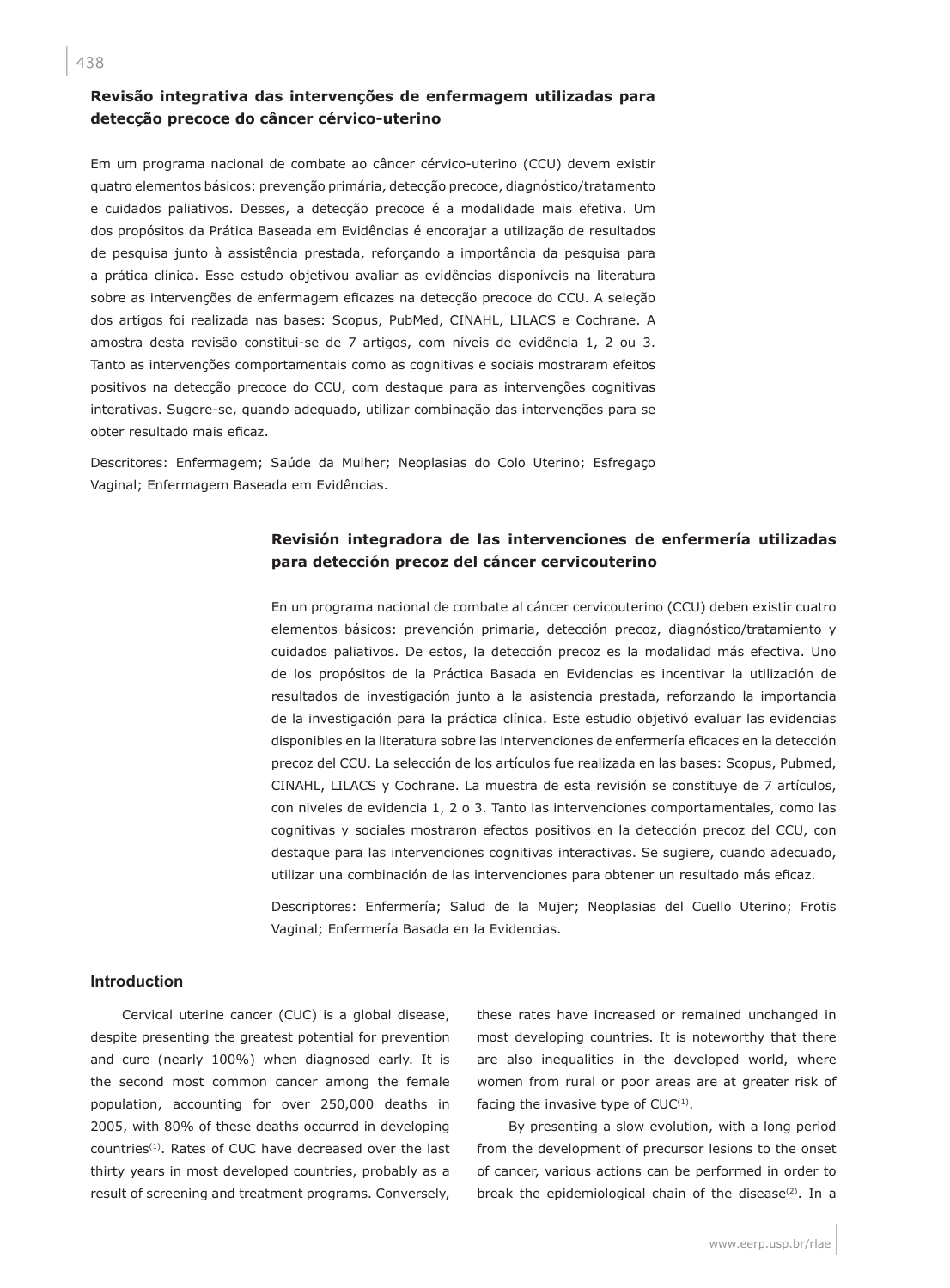national program to combat CUC there should be four basic elements: primary prevention, early detection, diagnosis/treatment and palliative care<sup>(1)</sup>. Early detection is the most effective modality in reducing this disease $(3)$ . Early detection includes systematic screening programs aimed at the appropriate age groups, with effective links between all levels of care, as well as the education of health professionals and women, highlighting the benefits of the screening examination in the age groups that typically manifests this cancer, its signs and symptoms.

Several studies have evaluated the role of the nurse in the prevention and control of CUC as critical due to the diverse areas of work of this professional with women and due to the use of educational strategies<sup>(4-5)</sup>. Nurses are constantly challenged in the pursuit of knowledge in order to promote the improvement of nursing care(6). One of the purposes of Evidence-Based Practice (EBP) is to encourage the use of research results with the assistance provided in the different levels of healthcare, reinforcing the importance of research for clinical practice $(7)$ . The integrative literature review is one of the research methods used in EBP, which allows the incorporation of evidence into the clinical practice. This method aims to gather and synthesize research findings on a determined theme or question, in a systematic and orderly manner, contributing to a deepening of knowledge on the subject investigated<sup>(7)</sup>.

To guide the integrative review, the following question was formulated: which nursing interventions are effective in the early detection of CUC? In order to contribute to the improvement of nursing care in the fight against CUC, this study aimed to evaluate the evidence available in the literature regarding effective interventions for the early detection of CUC.

#### **Methodological procedure**

For the elaboration of this integrative review, the following steps were covered: establishment of the hypothesis and aims of the integrative review; establishment of criteria for inclusion and exclusion of articles (sample selection); definition of the information to be extracted from the selected articles; analysis of the results; discussion and presentation of the results; with the final step constituted by the presentation of the review $(7)$ . For the selection of articles the following databases were used: LILACS (Latin American and Caribbean Health Sciences Literature), PubMed (Public/ Publisher Medline), CINAHL (Cumulative Index to Nursing and Allied Health Literature), SCOPUS and COCHRANE.

Initially, the criteria defined for inclusion of articles in this integrative review were: to be a complete research article, available electronically, published in Portuguese, English or Spanish; to portray interventions used in the early detection of CUC with at least one nurse on the list of the authors and to have an evidence level of 1, 2 or 3. Because of the specific access characteristics of each of the five selected databases, the strategies used to locate the articles were adapted for each, and were guided by the question and the inclusion criteria previously established to maintain consistency in the search for the articles and to avoid possible biases. The following controlled descriptors were used as keywords: *'neoplasias do colo uterino* and *enfermagem'* and 'uterine cervical neoplasms and nursing'. The search was conducted through online access, in October 2009, with the final sample of this integrative review consisting of 07 articles (Table 1).

Table 1 - Selection of the research articles in the databases LILACS, PubMed, CINAHL, Scopus and Cochrane according to the established inclusion criteria

|                                            | Lilacs | <b>PubMed</b> | Cinahl | Scopus | Cochrane | Total |
|--------------------------------------------|--------|---------------|--------|--------|----------|-------|
| Productions found                          | 02     | 418           | 02     | 178    | 08       | 608   |
| Did not address the thematic of the study  | 01     | 300           | 02     | 129    | 03       | 435   |
| Repeated                                   | ۰      |               |        | 38     | 03       | 41    |
| Did not contain intervention               |        | 25            |        | 10     |          | 35    |
| Did not have nurses on the list of authors |        | 06            |        | 01     |          | 07    |
| Not available electronically               |        | 72            |        |        | 01       | 73    |
| Not a research paper                       | 01     | 07            | ۰.     |        |          | 08    |
| Did not have evidence level 1, 2 or 3      |        | 02            |        |        |          |       |
| <b>Total selected</b>                      | 00     | 06            | 00     | 00     | 01       | 07    |

For data collection, an adapted instrument was used<sup>(8)</sup>, which included the following items: identification of the original article, methodological characteristics of the study, evaluation of methodological rigor, of the interventions and of the measured results. For the analysis and subsequent synthesis of the articles that met the inclusion criteria an adapted synoptic table was used<sup>(8)</sup>, specially constructed for this purpose, which included the following aspects: name of the study, names of the authors, intervention studied, results, recommendations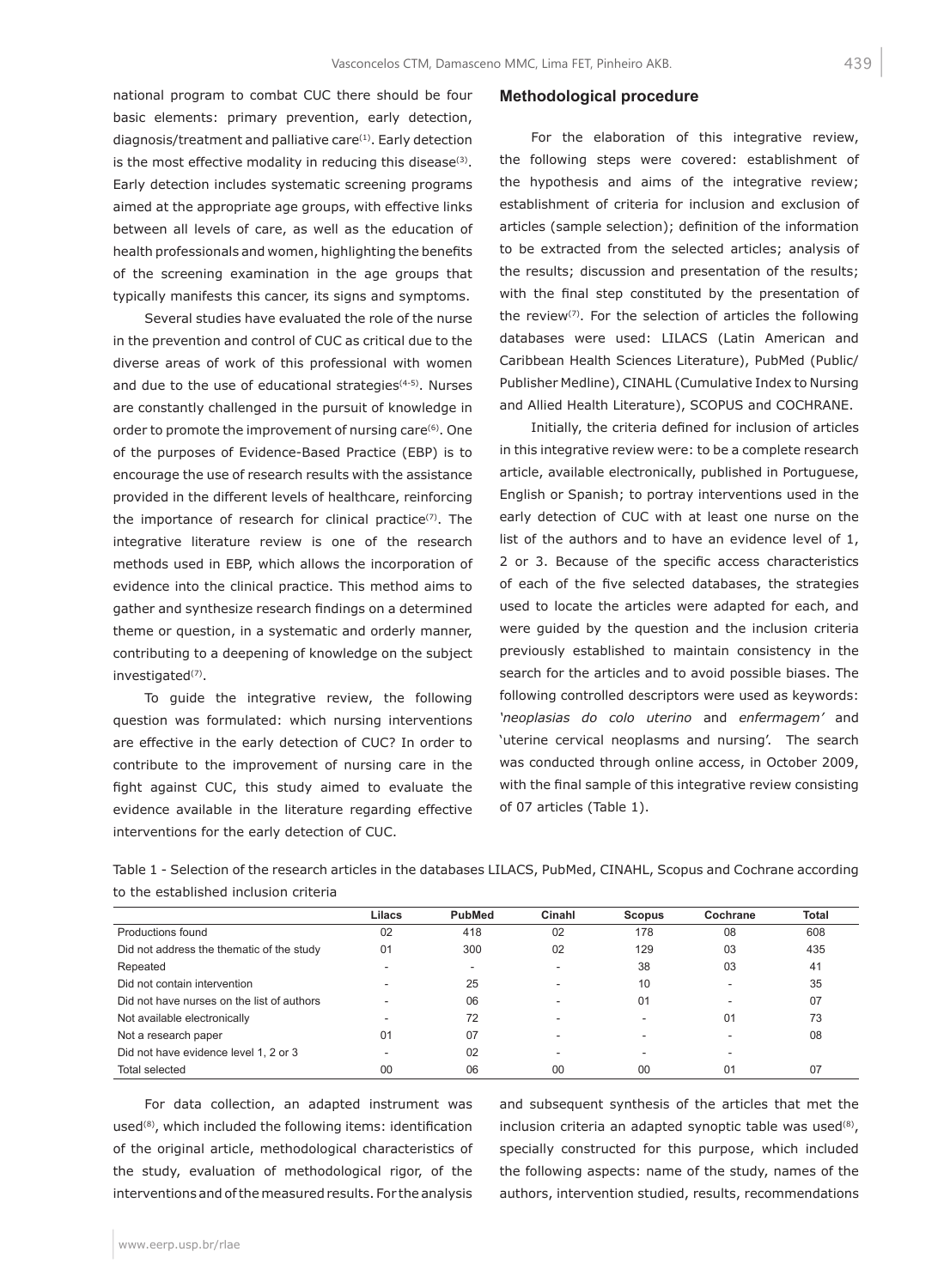and conclusions. After analysis, the interventions were categorized, according to a classification system previously developed, into: behavioral, cognitive or social<sup>(9)</sup>.

Behavioral interventions are those that propose stimuli associated with the realization of early detection examinations for CUC (e.g. reminders). Cognitive interventions are those that provide new information, educate women about the screening examinations and clarify possible misconceptions. Social interventions use peer counselors (members of the community trained to offer information) or professionals in order to increase the examination adherence<sup>(9)</sup>.

The articles were classified as evidence level 1 when the evidence came from a systematic review or meta-analysis of all relevant randomized controlled clinical trials of clinical guidelines based on systematic reviews of randomized controlled clinical trials; 2 if the evidence was derived from at least one well designed randomized controlled clinical trial; and 3 when the evidence was obtained from well designed clinical trials without randomization $(10)$ . The presentation of the results and discussion of the data obtained was carried

out in a descriptive way, enabling the reader to evaluate the applicability of the elaborated integrative review, in order to achieve the goal of this method.

#### **Results**

Of the selected articles, all were published in journals of international origin. Regarding the databases, six articles were identified in PubMed and one in Cochrane. Concerning the type of journal in which they were published, only one belonged to a medical journal, three were published in general nursing journals and three in nursing journals of specific areas (gynecology and oncology). Regarding the methodological design, the articles were classified as: systematic review  $(n=01)$ , randomized controlled clinical trials  $(n=03)$ , clinical trials without randomization (n=03). Of the seven selected articles, there were 24 different types of interventions, 20 had the patients as their target; one, the professionals; and three, changes in the existing system. In general, a greater number of interventions (n=13) used cognitive strategies, followed by behavioral  $(n=06)$  and social  $(n=04)$  (Table 2).

| Table 2 - Characteristics of the studies |  |
|------------------------------------------|--|
|------------------------------------------|--|

| Intervention                                             | N  | $\%$  | References'                          |
|----------------------------------------------------------|----|-------|--------------------------------------|
| <b>Studies</b>                                           | 07 | 100.0 |                                      |
| Evidence level of the Studies                            |    |       |                                      |
| Level 1                                                  | 01 | 14.0  | 11                                   |
| Level <sub>2</sub>                                       | 03 | 43.0  | 12, 13, 14                           |
| Level 3                                                  | 03 | 43.0  | 15, 16, 17                           |
| Interventions                                            | 24 | 100.0 |                                      |
| Target of the Intervention                               |    |       |                                      |
| Patients                                                 | 20 | 83.3  | 11 <sup>†</sup> , 12, 13, 14, 15, 17 |
| Professionals                                            | 01 | 4.2   | 16                                   |
| System                                                   | 03 | 13.5  | 11, 12                               |
| Type of Intervention                                     |    |       |                                      |
| Behavioral                                               | 07 | 30.4  | 11, 16, 17                           |
| Cognitive                                                | 13 | 54.1  | 11, 13, 14, 17                       |
| Social                                                   | 04 | 16.5  | 11, 12, 15                           |
| Contents of the intervention                             |    |       |                                      |
| <b>Behavioral Intervention</b>                           | 07 | 100.0 |                                      |
| Reminder letter                                          | 01 | 14.2  | 11                                   |
| Telephone reminder                                       | 01 | 14.2  | 11                                   |
| Diagrammatic reminder                                    | 01 | 14.2  | 16                                   |
| Financial incentives <sup>#</sup>                        | 03 | 43.2  | 11, 17                               |
| Follow-up protocol                                       | 01 | 14.2  | 11                                   |
| Cognitive Intervention                                   | 13 | 100.0 |                                      |
| Educational pamphlet or letter                           | 06 | 46.0  | 11, 13 e 17                          |
| Counseling by telephone or in person                     | 02 | 15.5  | 11                                   |
| Discussion groups                                        | 02 | 15.5  | 14, 17                               |
| Educational medias (radio, TV, video, slides, newspaper) | 03 | 23.0  | 11, 14, 17                           |
| Social Intervention                                      | 04 | 100.0 |                                      |
| Care with nurse                                          | 02 | 50.0  | 12, 15                               |
| Computer use                                             | 01 | 25.0  | 12                                   |
| Screening system                                         | 01 | 25.0  | 11                                   |

\* Some studies contain more than one intervention.

† The systematic review consisted of eight studies and a total of 13 interventions.

‡ Financial incentives cited were: money for transportation and free Papanicolau examination.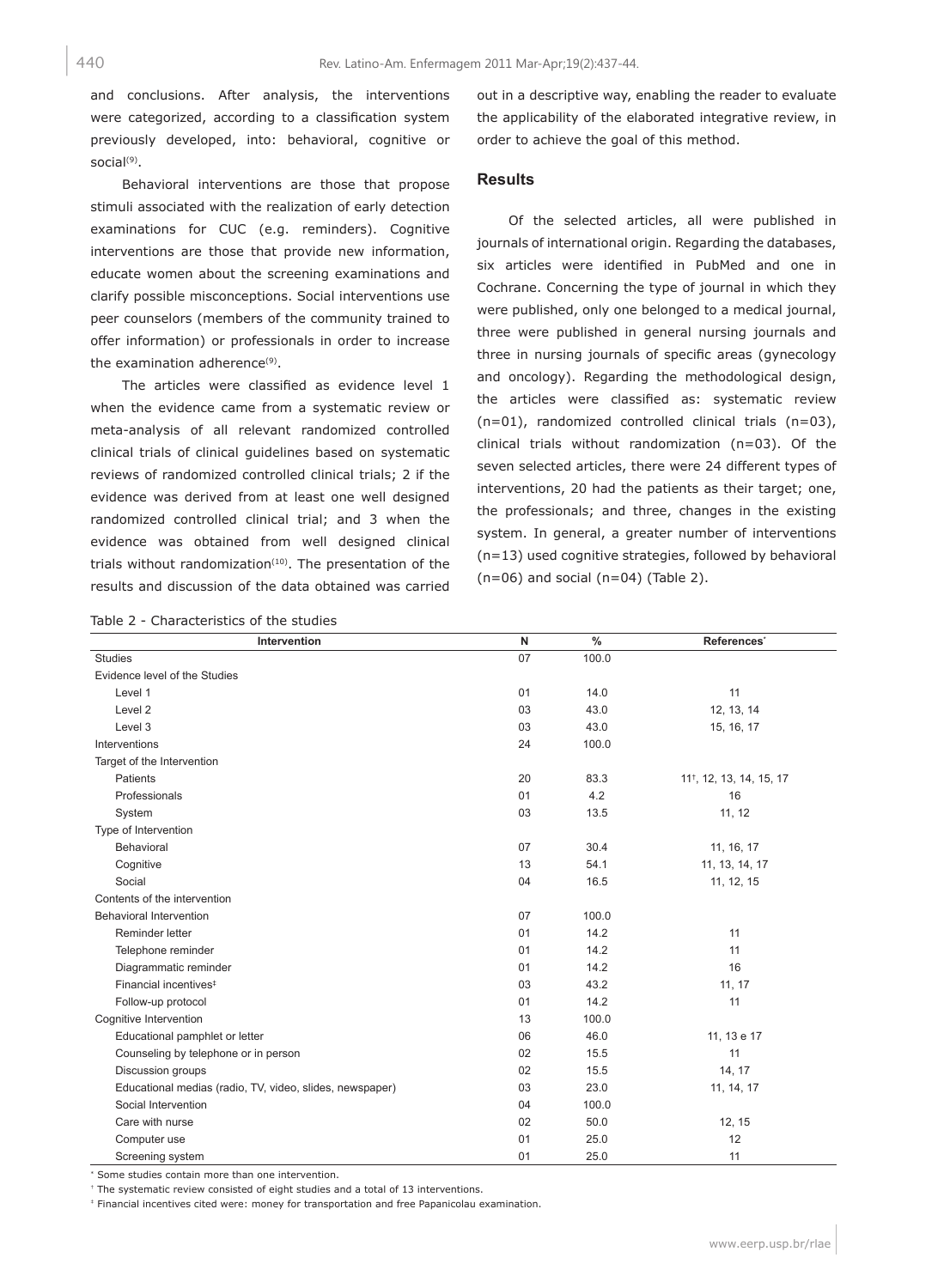Various strategies to effectively carry out early detection of CUC, in each related category of intervention, were evaluated.

## **Behavioral interventions**

Behavioral intervention that used reminders (letters or calls) as their strategy have proved effective in relation to early detection of CUC, whether by increasing examination adherence or by increasing the number of follow-up appointments of women with abnormal examination results. These interventions are based on the assumption that people need only one stimulus (reminder) to practice adequate behavior. For women, this stimulus can be provided through telephone calls or reminder letters to stimulate the performance of the examination or the follow-up appointment $(11)$ . In the case of the professionals, diagrammatic reminders are generally used in the patients' medical records or on the admission form, so that they carry out the screening and reinforce the importance of performing the examination at that moment $(12)$ . One of the strategies studied was the idealization of a new hospital admission form, with a diagrammatic reminder, containing questions on the screening for CUC, aiming to investigate its effects on two results: the frequency with which the nurse in charge of admissions records information related to the screening and the report of the patients regarding the performance of the examination 4 months after discharge. There was only 01 (2.2%) medical record in the control group (CG) which had a registration of screening, while in the intervention group (IG) there were 29 (69%) registrations (p=0.001). Of the 42 women in the IG, 22 were contacted by telephone 4 months after hospital discharge, of these, 19 (86.4%) reported not having conducted the examination in that period. Sixteen women reported that the nurse had not talked about the examination during the hospitalization $(12)$ . In the same study<sup> $(12)$ </sup>, approximately half of the nurses said there was not sufficient time to discuss screening during the hospitalization, although most agree that the hospital is an important space for discussion of preventive measures. This study demonstrated that the intervention was effective in improving the CUC screening records, however, it did not improve the concern of the women for the performance of the exam. Interventions with the use of protocols for monitoring and financial incentives, such as free examinations or money for transport, significantly improved the adherence to the examination, especially in economically disadvantaged women(11,13).

#### **Cognitive Interventions**

The strategy of sending letters or educational pamphlets, with simple language addressing aspects related to the early detection examinations, had a positive impact on women's knowledge, although this did not always mean an improvement in this practice of the examination $(11,13-14)$ . In order to evaluate the effects on the levels of knowledge and anxiety of women with colposcopy scheduled because of an altered cytologic examination, an educational pamphlet containing information about the colposcopic examination was mailed to them. No difference was found between the CG (50.8%) and IG (47.9%) in relation to the level of anxiety (p>0.05). Conversely, after the educational intervention, it was shown that 72% of the women of the IG had correct comprehension regarding colposcopy, compared to 42% in the CG ( $p < 0.05$ )<sup>(14)</sup>.

In another study, which also used the strategy of the educational pamphlet, the women had a statistically superior evaluation of knowledge related to the examination when compared to the others  $(p=0.002)^{(13)}$ . The use of an educational brochure to motivate women with cytological alterations to carry out the follow-up examination obtained a slight increase in adherence<sup>(15)</sup>. However, when associated with the implementation of a screening system, there was a considerable increase<sup>(16)</sup>. Telephone counseling, conducted to identify and eliminate educational, psychological and practical barriers in relation to the Papanicolau examination, was shown to be an excellent strategy to improve adherence to the examination, even when compared to the telephone reminder $(11)$ . Educational sessions, with group discussions, were shown to improve the women's knowledge about the examination, as well as positively influencing them in relation to the intention of performing  $it^{(13,17)}$ . One of the interventions tested was a program of cognitive-emotional intervention in the decision of Korean women to take the examination, designed to provide information about the examination and to work on the emotional aspects, such as embarrassment, shyness and anxiety that permeate the performance of this. The results verified that knowledge scores were significantly higher in IG (p=0.000) and that there were differences in the perception of the women regarding the benefits of performing the examination (IG>CG: p=0.045). There was no difference between the two groups regarding the perception of the susceptibility of women to CUC or regarding the consequences of this pathology. The IG had higher levels of self-efficacy and stronger intentions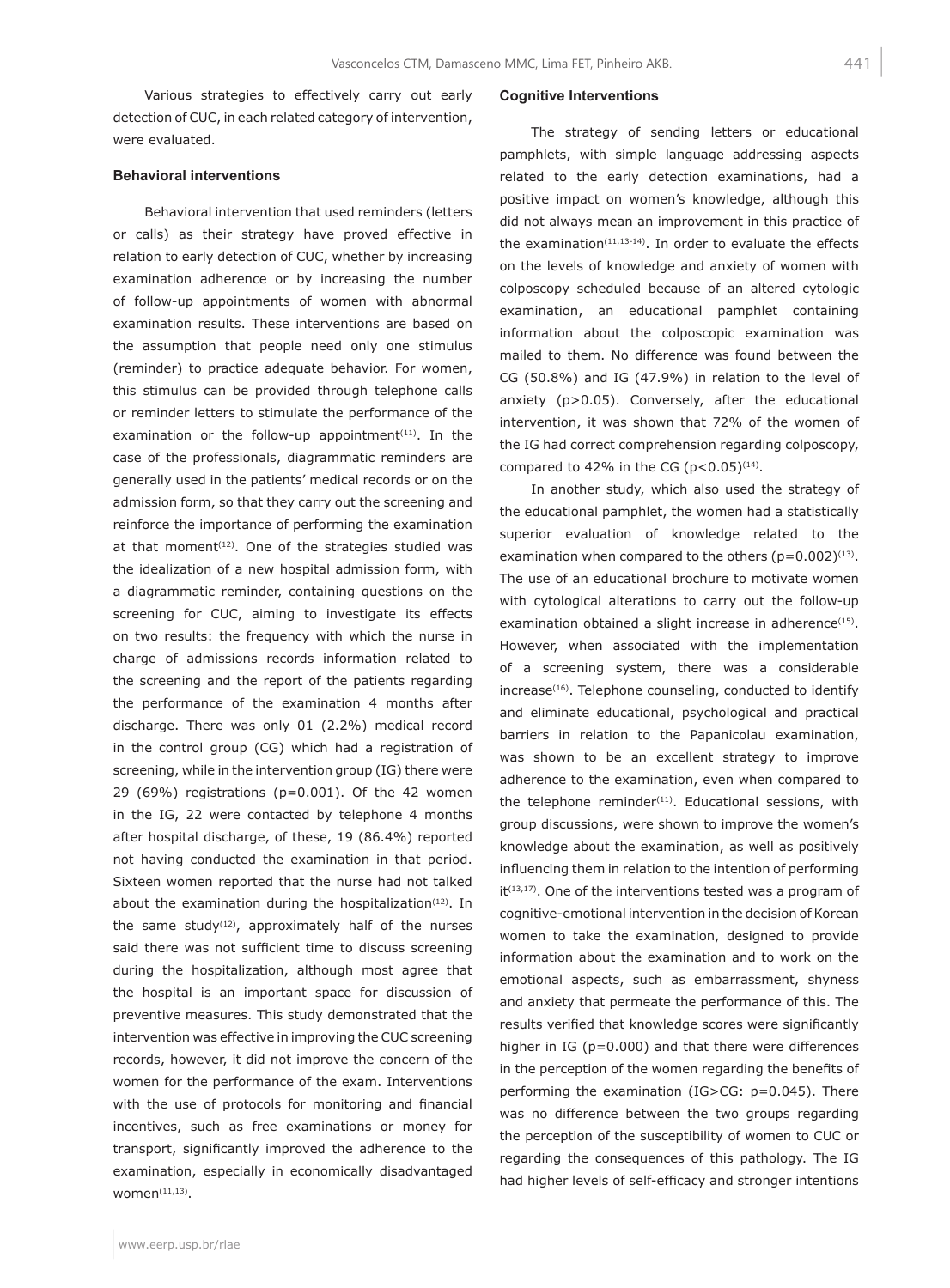to perform the examination in the near future $(17)$ . In another study, women who participated in the educational session also obtained higher percentages of knowledge in relation to the examination  $(p=0.000)^{(13)}$ .

#### **Social interventions**

The social interventions outlined suggest the use of specific professionals<sup>(18-19)</sup>, such as the health promotion nurse, or changes in the existing care system $(11,18)$ , in order to improve the quality of care in relation to CUC screening. In a study carried out in inner London, two types of intervention were tested: computer use and the presence of the health promotion nurse in the team regarding their effects in the care process through the computer records of preventive activities, among them the Pap smear tests performed in the last three years and the smoking history of women. All groups used the computer to record the risk factors, however, the IG had their risk factors checked and monitored by a team composed of the health promotion nurse and the general physician, while the CG was accompanied only by the team composed of physicians<sup> $(18)$ </sup>. Also in this study<sup> $(18)$ </sup>, there was a statistically significant differences in the smoking-related records, in the past five years (IG: 73% and CG: 57%), and in relation to the Pap smear test performed in the last three years in nonhysterectomized women (IG: 76% and CG: 49%). The 24% increase in registrations of risk factors can be attributed to the intervention used. These data suggest that with organization and resources, over 90% of the records and monitoring of risk factors can be realized in the practice, even under the most adverse conditions of the rural cities, and that nurses, with defined responsibilities for preventive care in adults, are the key characteristic for such procedures. The computer was a prerequisite for change, however, it was not sufficient to achieve high levels of registration and monitoring, as shown by the CG.

In order to increase the adherence of Chinese women in Hong Kong, the experience and perception of these women regarding the implementation of the Pap smear test with a physician (CG) and with a nurse (IG) were evaluated. Each group was comprised of 50 women randomly assigned and evaluated in relation to the following aspects: technical quality of care, trust in the professional, and quality of the samples collected. Although there was no difference between the overall means of the groups in relation to the first aspect, there was, however, a difference in one individual item related to the information given about the procedure

(IG>CG: p=0.0130). With regard to confidence in the professional, there was a difference between the groups (IG>CG: p=0.024). There was no statistically significant difference in the overall mean of the item quality of the sample collected between the groups (IG=CG), however, when analyzed separately, in the item presence of endocervical cells, the CG was higher than the IG  $(p=0.0181)^{(19)}$ .

## **Discussion**

As demonstrated in this review, many barriers in relation to patients, professionals and existing systems can be overcome with well designed interventions. The selection of the interventions to be applied must take into consideration the specific characteristics of each population or service. An example of this is the evidence that economically disadvantaged women benefit more from the behavioral interventions with financial incentives, whereas women with higher incomes benefit more from the cognitive interventions<sup>(11)</sup>.

Another relevant aspect to be considered in the implementation of the interventions is the site or environment. It is important to understand all the spaces of service provision as potential health promotion environments such as, for example, the hospital. Hospitalization is a valuable opportunity to discuss CUC screening, especially for indigent patients whose only contact with the health system may be the period of hospitalization. Hospitalization should be utilized as an opportunity, a moment at which people are more available to receive interventions, whether cognitive, social or behavioral. The presence of statistically significant relationships with the use of the admission form with a diagrammatic reminder $(12)$  supports the hypothesis that the reminder intervention can improve the frequency of the documentation of screening for CUC. This suggests that the nurses were receptive to the idea of discussing prevention with the patients in the hospital and possibly just needed to be reminded.

The most direct implication of this study, performed in the hospital, is the recommendation that nurses should continue to use the reminder in their admission forms to ask about preventive health measures. However, it seems that only asking about the examination is not sufficient to promote its realization by the women, which suggests the need to also offer information on the recommended intervals, the purpose of the examination and other information (cognitive intervention), especially as this only takes a few minutes. Furthermore, depending on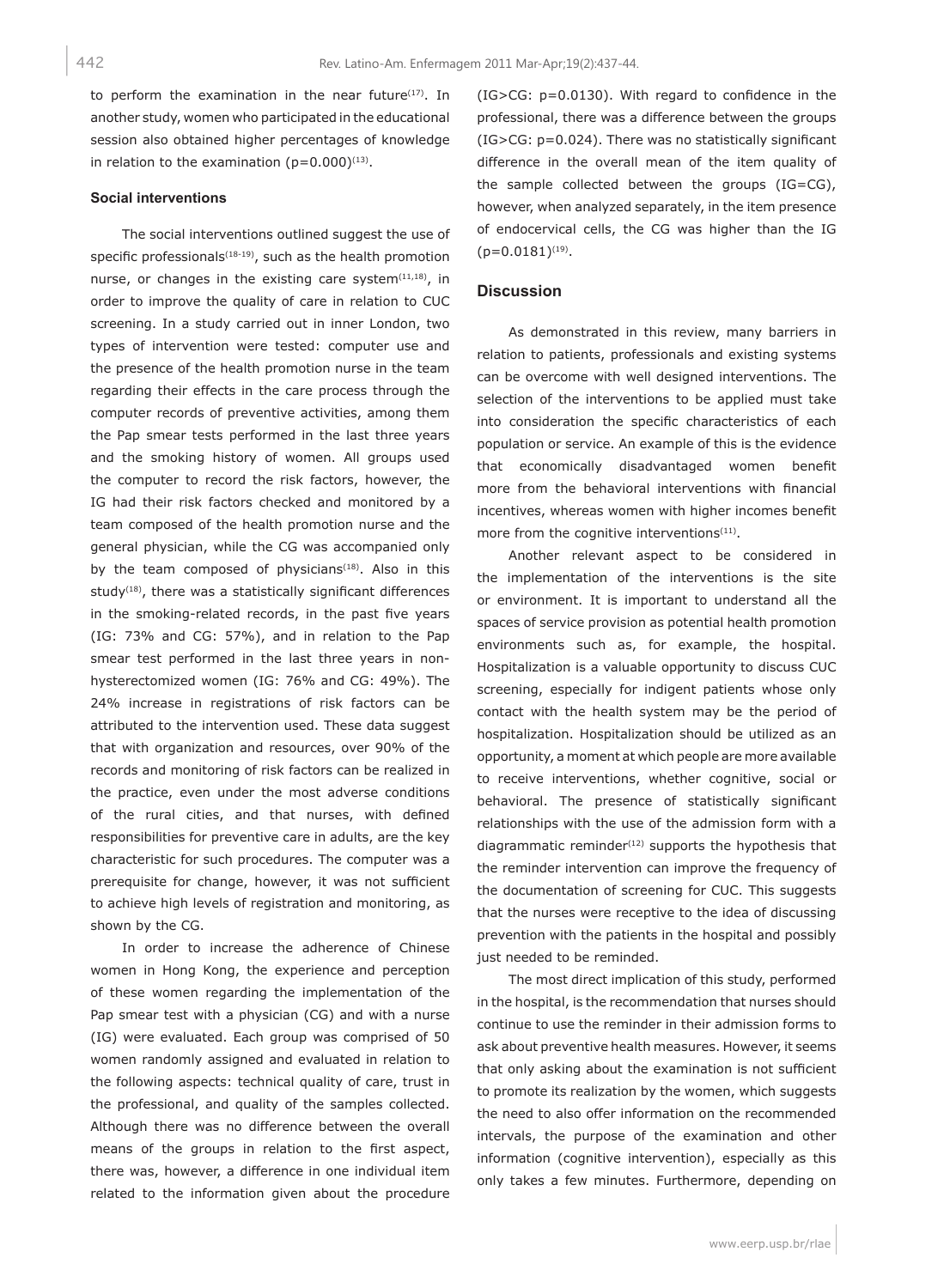the conditions under which women are hospitalized, the opportunity should be taken to carry out the examinations in the hospital institution.

Behavioral interventions seem to have a more fleeting effect when compared to the cognitive ones. One example of this was the comparison between the telephone reminder and the telephone counseling. The first intervention initially increased adherence, but was not as effective as the telephone counseling<sup>(11)</sup>. These results reiterate the need to use a combination of interventions to achieve better efficacy. Most of the interventions analyzed were cognitive, however, only four tested the effects of interactive strategies, in which the patient relates with the professional for the exchange of information. It seems that when the information is provided by the professional, with space for specific questions about the examination or even to talk about the fears and worries that surround it, there is an increase in rates of the practice of the examination when compared to only offering information in a static way (letters, pamphlets, videos etc.). This can be illustrated through the study, in which it was only possible to improve the level of knowledge of the women in relation to the colposcopy examination using an educational pamphlet, without, however, diminishing the anxiety level about the examination of the women $(14)$ . Conversely, the studies which used telephone counseling or discussion groups to eliminate barriers (educational, psychological and practical) demonstrated a significant increase in adherence of the women to the examination $(11)$ .

To carry out more dialogued and participatory educational health activities, it is essential that the health professionals, including nurses, manage, in their professional practice, to promote the reception and to construct bonds with patients, in order to comprehend, recognize and commit themselves to meet the health needs of the patients<sup>(20)</sup>. Women who have never performed the Papanicolau examination can have difficulty adapting to the environment of traditional provision of health services. This becomes evident when there is a cultural or language difference, which requires strategies of an extensive scope<sup>(9)</sup>. In these cases social strategies are especially important, in which health counselors (trained lay people from the community), community leaders or influential people of the community can be used to carry out the intervention<sup>(21)</sup>. Other social intervention strategies are the provision of specific health professionals to provide care for the determined population of women, incorporation of technologies (computer) and changes in the system. In one of the studies, the findings demonstrated a high level of satisfaction among women in both groups (examination performed by the physician and by the nurse), which could be attributed to the interpersonal skills and experience of the professional. However, the level of satisfaction among the women who carried out the examination with the nurse was statistically superior $(19)$ . Another study also referred to an increased level of satisfaction of women who performed the examination with the nurse, citing the interpersonal skills, amicability and kindness of the nurse as the reasons<sup>(22-23)</sup>.

## **Conclusions**

This study demonstrated that the best choice of intervention should take into consideration the characteristics of the target population, such as race, ethnicity, language, socioeconomic status, and the environment in which they will be applied (hospital, primary health unit, in the capital city, in the interior of the State).

The behavioral, cognitive and social interventions showed positive effects in the early detection of CUC, however it is suggested that, where appropriate, a combination of interventions should be used to achieve a more effective result. The low number of studies performed by nurses with evidence level equal to or greater than three was highlighted. This does not mean that nurses are not carrying out interventions, however, it reflects the fragility of the methodological designs that describe the use of these to increase the early detection of CUC. Another important fact is that among the studies found, none related to Brazilian nursing. Although all the studies were from the international literature, conducted with women of different cultures, races and ethnicities, as well as with users of a differentiated health system, all the proposed interventions are easy to reproduce and adapt to the context of Brazilian women.

It is hoped that this study encourages the nurses to conduct research on intervention using theories that support its use, as well as methodological designs with higher evidence levels, thus contributing to a consolidated and evidence-based nursing practice.

#### **References**

1. Organización Mundial de la Salud. Control integral del cáncer cervicouterino: guía de práticas esenciales. Geneva; 2007.

2. Saraiya M, Lee NC, Blackman D, Smith MJ, Morrow B, Mckenna MT. Observations from CDC. An assessement